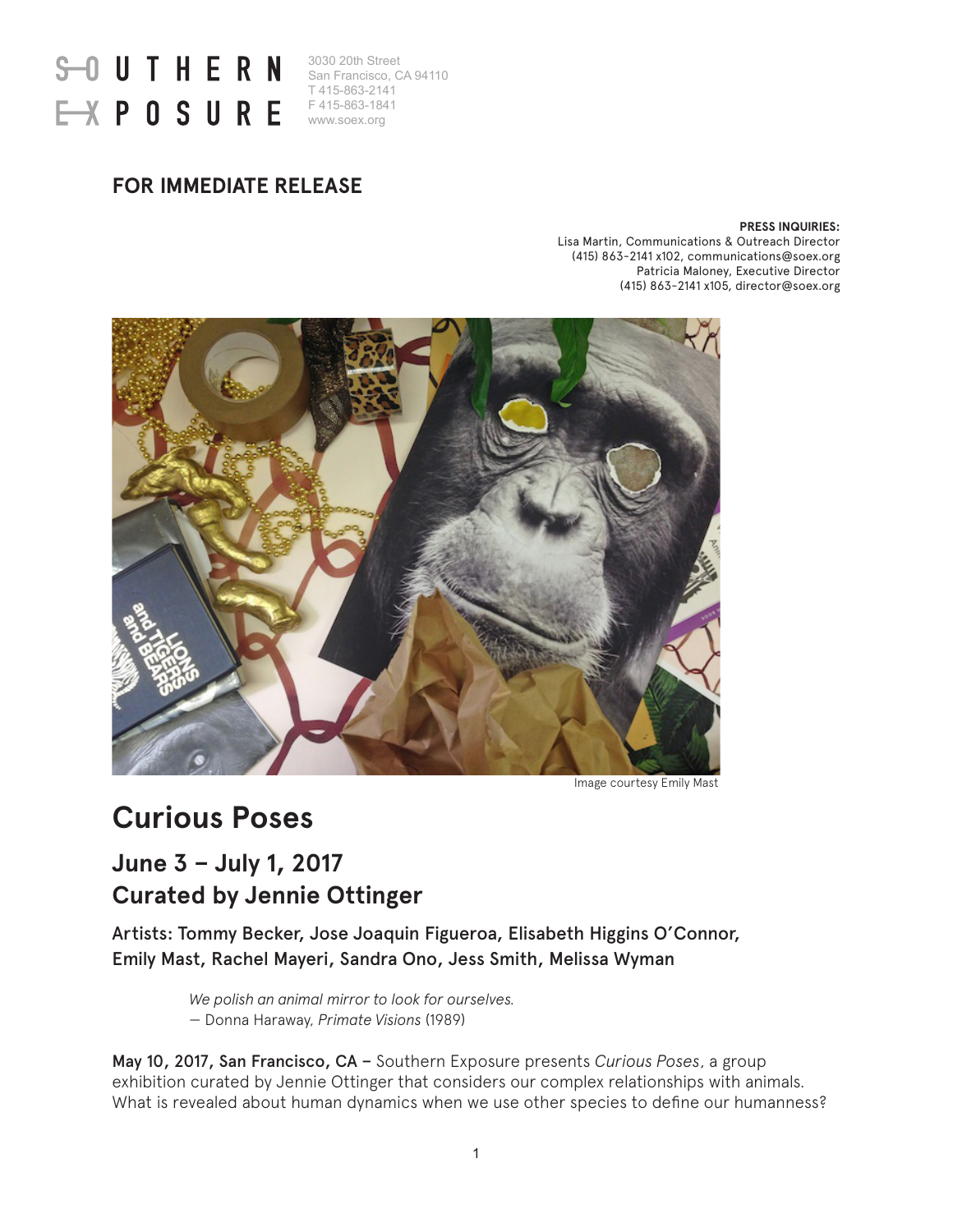# **OUTHERN**

3030 20th Street San Francisco, CA 94110 T 415-863-2141 F 415-863-1841 www.soex.org

The participating artists playfully examine the uncanny territory created when animals stand in for humans through installations, videos, photographs, paintings, and participatory events.

Sandra Ono and Melissa Wyman have created new works for *Curious Poses* that address how animals strategically utilize and adorn their bodies, and how our human activities reflect these behaviors.

Rachel Mayeri's installation *The Jollies* is a biographical artwork about the late primate scientist and conservationist Alison Jolly, known for her pioneering theory on social intelligence evolution developed through studying ring-tailed lemurs. The four-channel video depicts animals animated with the voices of Jolly's family members, friends, colleagues, and Donna Haraway articulating the impact of her research.

Through the persona of Koko the gorilla, **Tommy Becker** sympathetically imagines a scenario in which the power dynamics between animal captive and human captor are reversed. Animal archetypes figure prominently in the work of José Joaquin Figueroa, often as representations of human qualities or emotions. Figueroa will show a newly completed series of drawings. Jess **Smith**'s narrative about Paul, the psychic octopus, is a new project about humans attributing super powers to animals and exploiting them for monetary gain.

Elisabeth Higgins O'Connor's large-scale animal sculptures challenge our perceptions of harmlessness within domestication. O'Connor is influenced by Goya's *Los caprichos*, a set of 18th century etchings whose depictions of anthropomorphized animals reveal uncomfortable truths about human society.

Emily Mast's performance and corresponding stage set representing the artist's studio was originally commissioned by The Power Plant in Toronto and The University of Toronto's Blackwood Gallery. *The Stage Is A Cage (Swell)* scrutinizes some of the deep-seated compulsions of the human species, such as the need to control, tame, punish, play, and differentiate ourselves by constructing walls between ourselves and other animals.

### EVENT LISTING INFORMATION

| What:          | Curious Poses<br>A group exhibition curated by Jennie Ottinger that considers our complex relationships<br>with animals.                                                         |
|----------------|----------------------------------------------------------------------------------------------------------------------------------------------------------------------------------|
| When:          | June $3 -$ July 1, 2017                                                                                                                                                          |
| Gallery Hours: | Tuesday - Saturday, 12:00 - 6:00 PM                                                                                                                                              |
| Location:      | Southern Exposure, 3030 20th Street, San Francisco                                                                                                                               |
| Cost:          | <b>FRFF</b>                                                                                                                                                                      |
| What:          | Curious Poses Opening Reception                                                                                                                                                  |
|                | The opening night reception will include ongoing performances by Melissa Wyman and<br>Emily Mast. For Mast's The Stage Is A Cage (Swell), Method actor Joe Seely enacts attempts |
|                | to transgress human structures of control. In Skunk Butt and Friends: Wildlife Negotiation                                                                                       |